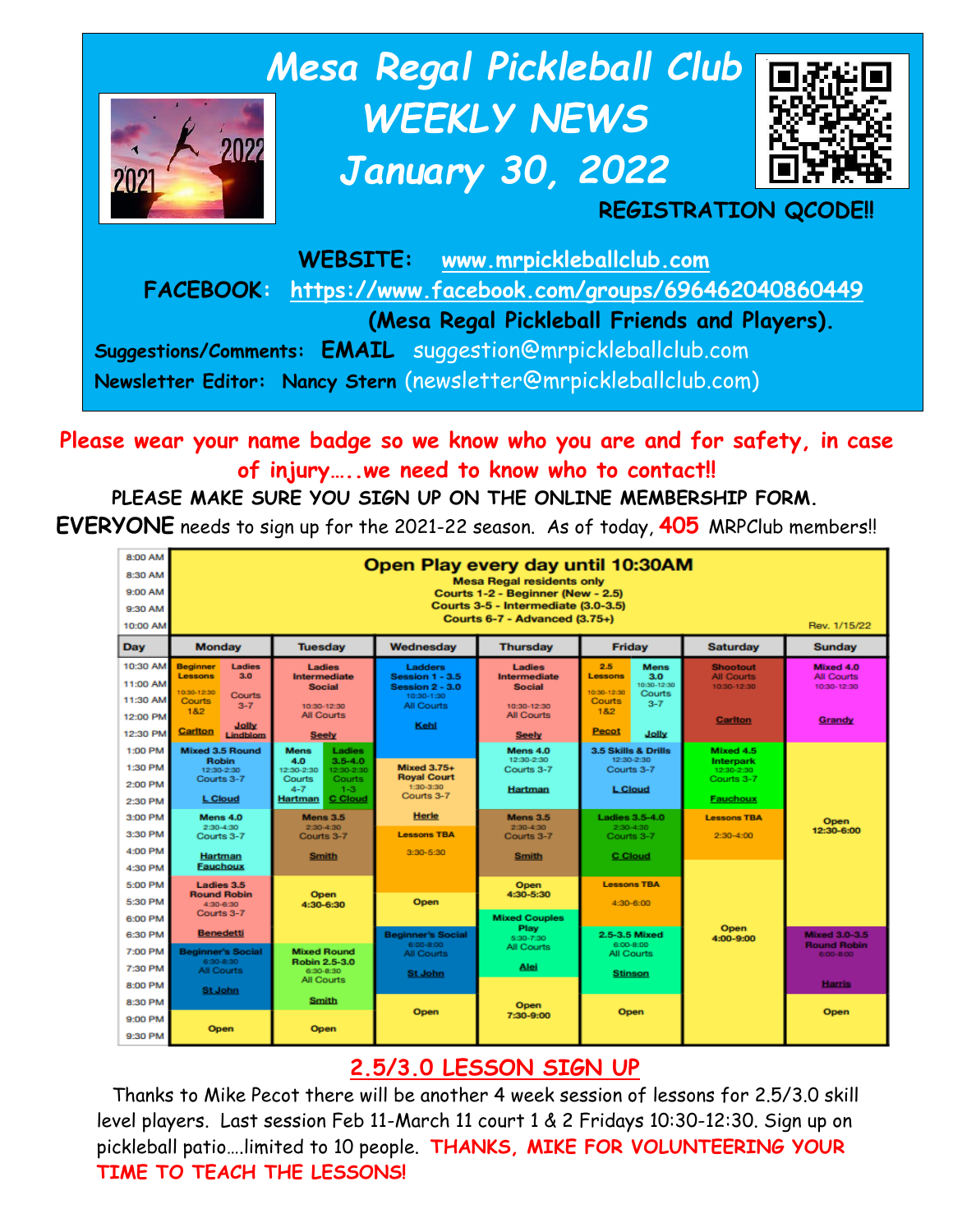#### **MRPCLUB RATING SESSIONS**

Most of the activities on our MRPC schedule require skill level rating. This is to ensure participants get the most out of each activity and are playing with others of a similar skill level. If you would like to have a club rating (<4.0), email Cal at [calherle@yahoo.com](mailto:calherle@yahoo.com) for the next scheduled ratings time. The next two weeks will be the last opportunity to get a MRPC rating as there will be no more rating sessions for this season after February  $14^{\text{th}}$ .

## **DID YOU KNOW THE MRPC HAS TWO PICKLEBALL MACHINES?**

Over the years with tournament proceeds, the MRPC has purchased 2 pickleball machines (Simon & Tutor) that members can take out and practice with on courts 1 or 2. If you would like to reserve a pickleball machine to practice with or get more information on how to use one of the machines, email one of the MRPC Board members.

#### **DO YOU NEED A NEW PADDLE OR SOME PICKLEBALL SWAG?**

Just a reminder that MRPC has a coupon redemption opportunity with PICKLEBALL CENTRAL and for every dollar you spend on merchandise, our club gets a rebate. To date, we have been able to buy \$260 worth of product (pickleballs, hoppers, etc.) from this rebate. So, if you need pickleball equipment, please make sure you use our code – **CRMRPickleball** – when you make your purchase.

## **MRPC EXECUTIVE BOARD POSITION NOMINEES NEEDED**

There are so many exciting pickleball activities going on at Mesa Regal thanks to all our current and past Mesa Regal Pickleball Club Board Members. You can help continue our club on this amazing journey by offering to bring your ideas, experiences, etc. to the MRPC team.

There will be three (of five) open positions on the Mesa Regal Pickleball Club Board this spring. Specific Board positions are assigned at the first meeting based on members skills and interests. Board members meet once or twice a month during the season and terms are for 2 years. It's a great way to meet other pickleball players, have a say in the direction of the club and most of all have fun! Nominations should be sent to Colleen Janus at <u>colleenlouisejanus@gmail.com</u> by February 15<sup>th</sup>. Voting will take place at a MRPC General Meeting later in February.

#### **SAFETY ON OUR COURTS**

Pickleball is a relatively safe sport if we all remember our limitations. After all, we are not the young, flexible, fast moving 35 year olds we used to be…..haha!!! Unfortunately, we have had quite a few injuries on our courts this season. This is a good reminder for us to be sure we wear our name badges (so we have your contact info and name) and know how to call 911 and request an ambulance at our courts. Outside of court #3 by the can recycling, there is a white box with first aid items in it and the instructions on the outside of the box on the specifics of directing the ambulance to our courts. As well, there is a defibrillator on the pickleball patio by the door going inside the building. When you turn the defibrillator on, it walks you through the procedure. You do not need to have medical training to use this in an emergency.

**SOOOOOO**….you do not need to go for every ball if it is out of your reach and if a ball is lobbed over you, be sure the **TURN** and run back, **DO NOT** back up!! **BE SAFE!!**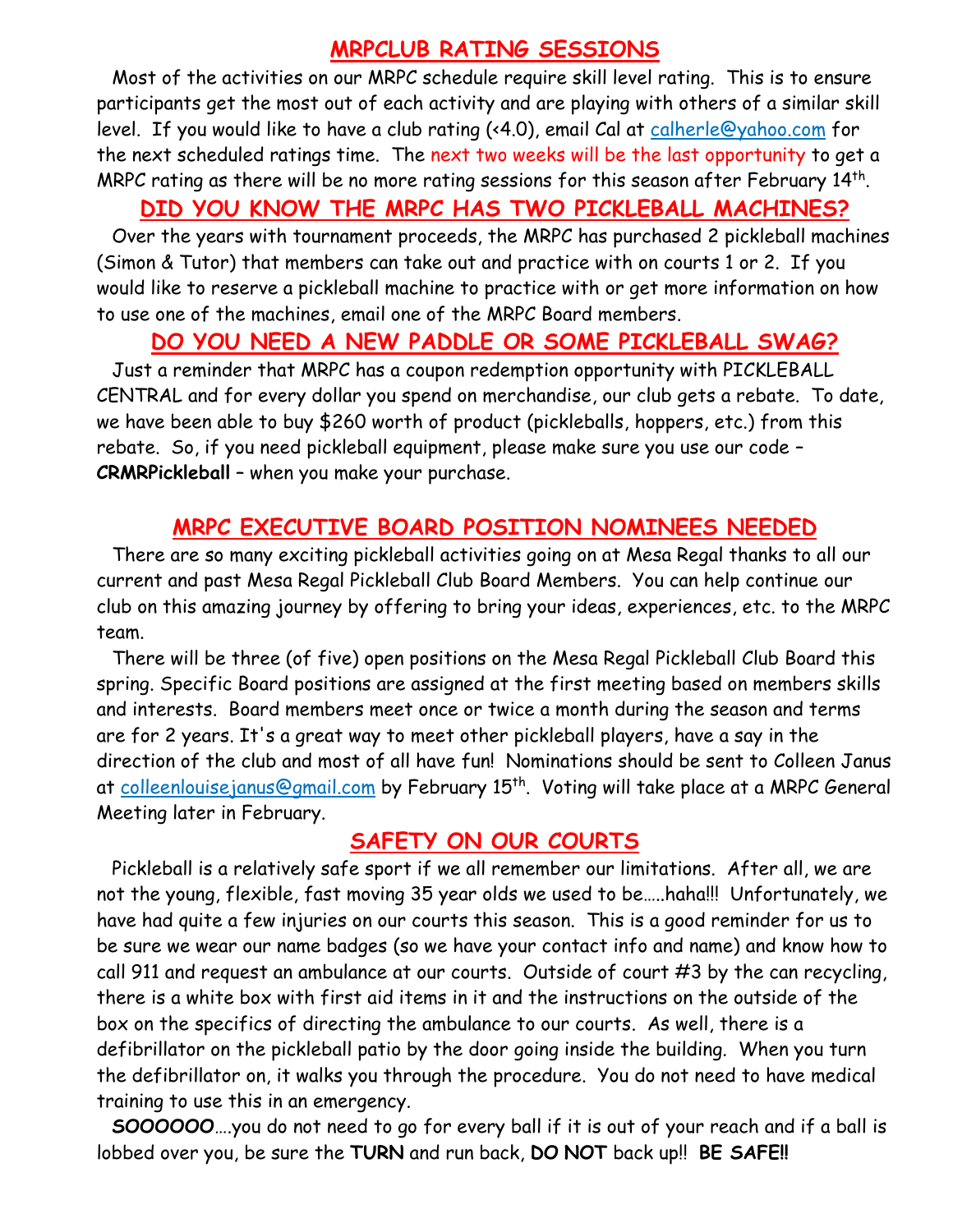## **MRPC OPEN PLAY GUIDELINES & COURT ETIQUETTE – A REMINDER**

As more people arrive for the winter season (**405 Members**!!!), the pickleball courts are being used more and more. **Remember, OPEN PLAY is for those members who are NOT in a scheduled activity at our club that day.** While it's great that so many people want to play, the Board would like to give a friendly reminder about court usage guidelines:

**PADDLE RACK USED FOR QUEUE FOR NEXT COURT**

Courts 1-2, Beginners Play (2.5 skill level)

Courts 3-5, Intermediate Play (3.0-3.5 skill level)

**A two-game set is played.**

**After two-game set, players go to paddle rack for waiting players.**

Courts 6-7, Aggressive Play (3.75+ skill level)

**Play one game and then go to paddle rack.**

\*\*Courts 1-5: When more than 12 paddles waiting, play one game to 15 points.

Switch sides at 7 points. If you have gone out with the purpose of playing one game to 15 play it and return to staging area. Once waiting player numbers have decreased, return to two game set.

**When the courts are busy during Open Play, please**

**do not use this play time to warm up for a scheduled activity to follow Open Play (i.e. ladders, ladies social, training, league play).**

Open Play players will be asked to leave for your scheduled play.

**Scheduled Open Play in the morning is for MRPC players only. Please wear your name tag and do not invite out of park players to this scheduled play time.** Please join beginners on Courts 1-2 if they are short players. Remember Courts 6-7 are available for use but will become aggressive play once the numbers for aggressive play is reached. Open play is a chance for you to enjoy your play and time with fellow MRPC members. It is a great game and a great way to meet new friends!!!

## **THIS WEEK - CAL AM PICKLEBALL TOURNAMENT – GO MESA REGAL!!**

Come out to Montesa Resort (7373 East Highway 60, Gold Canyon) – it is about 20 miles east on the 60 – and **CHEER ON OUR TEAMS**! **Play starts at 8:00** each day and you can purchase a Cal Am lunch for \$5.00 by pre-ordering online MT-Pickleball Tournament lunch .

**Men's Doubles—Wednesday, February 2 Ladies Doubles Thursday Feb. 3rd**

 **Kevin Carver & Jim Lardinois Marilyn Kehl & Carol Bowers**

 **Larry Cloud & Donnie Torres Colleen Janus & Sharon Hohmann Rob Handford & Bruce Nesbitt Tammy Hamilton & Darlene Roth Dan Newnham & Bob Ross Cindy St. John & Marci Behmer**

**Mixed Doubles Friday Feb. 4th**

 C**olleen Janus & Clarence Lindblom Marilyn Kehl & Kevin Carter Barb Harris & Dan Newnham Janet Rager & Bob O'Neill**

If you can come and ref on Thursday…let Nancy know at [ndstern@shaw.ca.](mailto:ndstern@shaw.ca) Neil is reffing Wednesday and Nancy Friday so MR needs to get Thursday covered. I will pass your name on to Montesa.

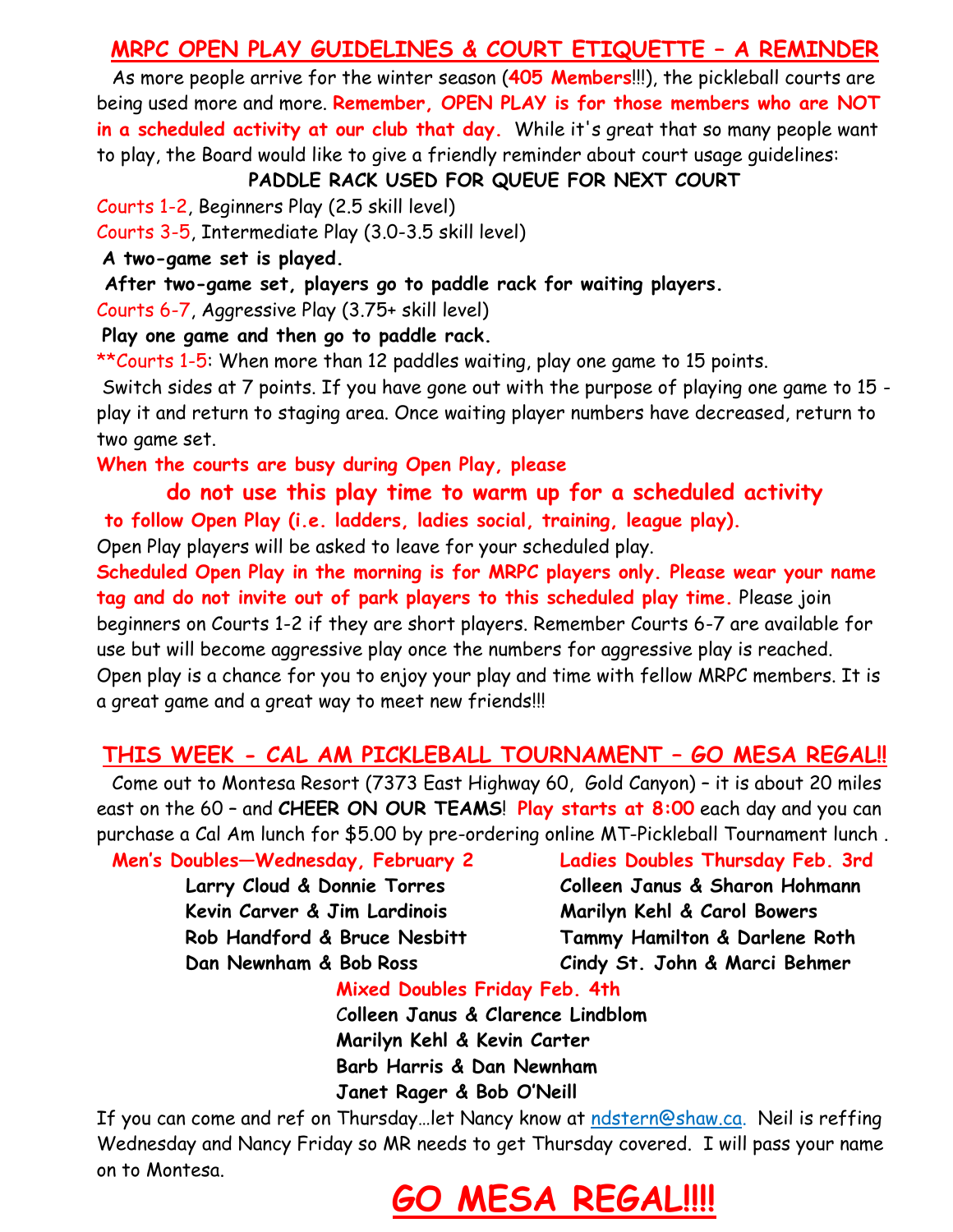# **WEDNESDAY LADDERS**



Want to sign up for ladders play? \*\*Email Marilyn at [m.greenekehl@gmail.com](mailto:m.greenekehl@gmail.com) to get your name on the list!



**LADDERS COURT WINNERS – Feb. 19 (2 sessions)**

Court 1 - Calvin – 57. Joan – 53, Greta – 44, Susan - 24 Court 2 - Chic – 57, Mark – 56,Bob – 42,Rod - 29 Court 3 - Doug T – 66, Mike B – 46, Barb B – 45, Randel - 39 Court 4 - Brian B – 65, Collette – 50, Rick J – 42, Laura - 37 Court 5 - Tom – 60, Andre – 57, Murray – 50, Mary Lou - 47 Court 6 - Mike P – 63, Larry – 56, Steve – 49, Doug D - 46 Court 7 - Kevin – 59, Bruce – 57, Ric – 43, Doug J - 39 **2nd Session** Court 3 - Garnet – 46, Brian G – 45, Kathy – 44, Donita - 43 Court 4 - Bill – 66, Mike B – 56, Stan – 56, Don - 54

## **SATURDAY SHOOTOUT RESULTS**

Look on our Facebook page… link is https://www.facebook.com/groups/696462040860449 for the results. **THANKS, CRAIG**, for volunteering your time to coordinate this event!

# **MESA REGAL TEAMS IN EAST VALLEY INTERPARK LEAGUES – EVIL**

Last week we introduced you to the 3.5 Ladies Mesa Regal team. This week, you will be introduced to the Men's 4.0 led by Captain Larry Cloud with teammates Jim Lewis, Jake Grandy, Nick Judy, Dale Hartman, Cal Herle, Clarence Lindblom, Donnie Torres, and Craig Carlton. If you want to come down to our courts to cheer them on, their next home games are Feb. 18 with Province and Feb. 25 with Valley Llamas at 12:30. **GO TEAM GO**!!

The **GERIATRIC SCORPIONS** not only look great on the courts but they play GREAT too!! Thanks, Larry, for coordinating our Men's 4.0 EVIL Mesa Regal team!!!